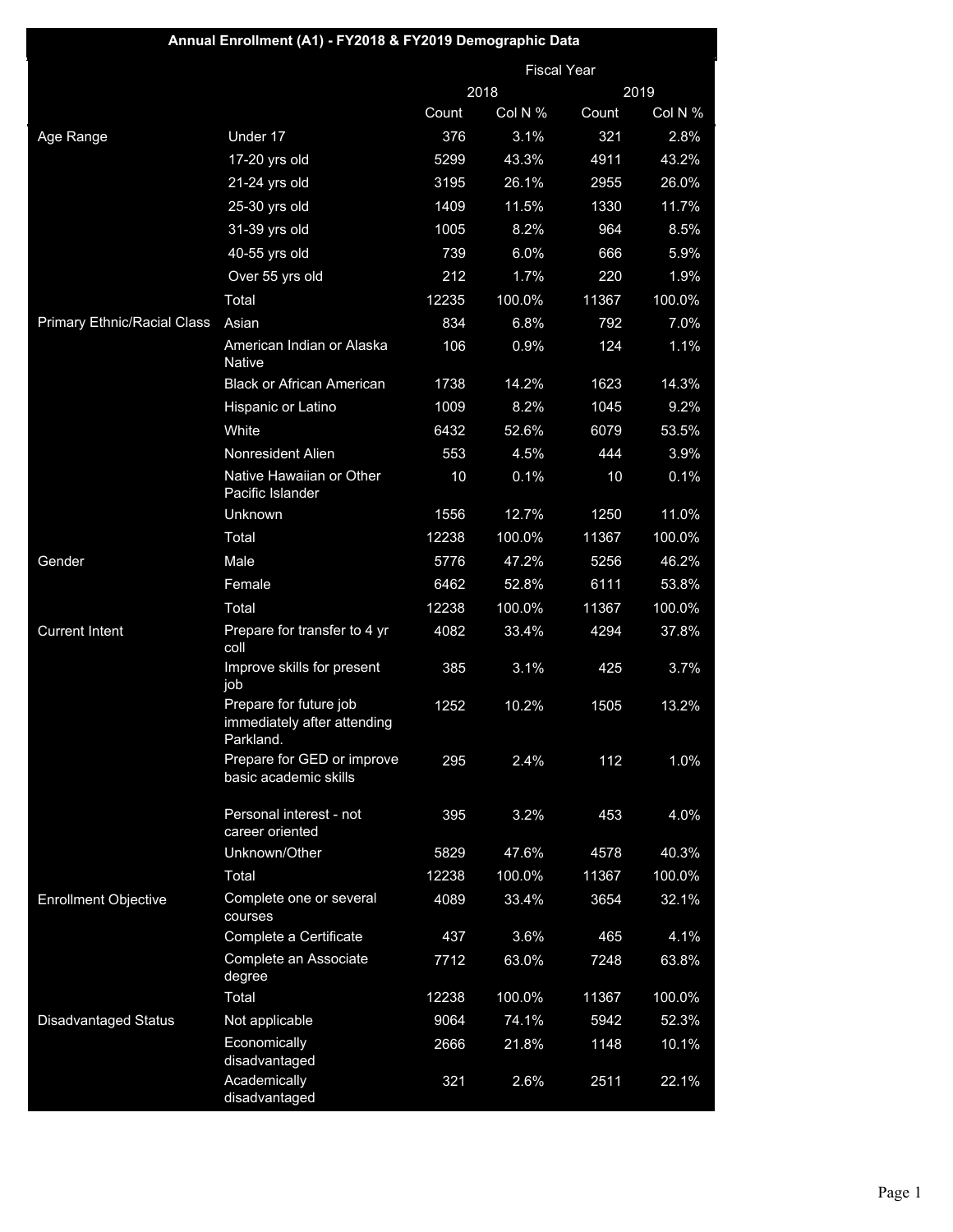## **Annual Enrollment (A1) - FY2018 & FY2019 Demographic Data**

|                                 |                                                                             | <b>Fiscal Year</b> |         |                |         |
|---------------------------------|-----------------------------------------------------------------------------|--------------------|---------|----------------|---------|
|                                 |                                                                             |                    | 2018    |                | 2019    |
|                                 |                                                                             | Count              | Col N % | Count          | Col N % |
|                                 | Both Econ & Acad<br>disadvantaged                                           | 187                | 1.5%    | 1766           | 15.5%   |
|                                 | Total                                                                       | 12238              | 100.0%  | 11367          | 100.0%  |
| Ltd-Eng Proficiency             | Not applicable                                                              | 11793              | 96.4%   | 11103          | 97.7%   |
| (English Learner)               | Limited-English-Proficient                                                  | 445                | 3.6%    | 264            | 2.3%    |
|                                 | Total                                                                       | 12238              | 100.0%  | 11367          | 100.0%  |
| <b>Disability Status</b>        | Not Applicable (No<br>Disability)                                           | 11541              | 94.3%   | 10719          | 94.3%   |
|                                 | Disability Student - One<br><b>Disability &amp; Used Services</b>           | 372                | 3.0%    | 382            | 3.4%    |
|                                 | Disability Student - Multiple<br><b>Disabilities &amp; Used Services</b>    | 325                | 2.7%    | 266            | 2.3%    |
|                                 | Total                                                                       | 12238              | 100.0%  | 11367          | 100.0%  |
| <b>Highest Deg Prev Earned</b>  | Associates Degree                                                           | 390                | 3.2%    | 440            | 3.9%    |
|                                 | <b>Bachelor Degree</b>                                                      | 444                | 3.6%    | 448            | 3.9%    |
|                                 | Certificate                                                                 | 157                | 1.3%    | 176            | 1.5%    |
|                                 | Doctoral Degree                                                             | 16                 | 0.1%    | 16             | 0.1%    |
|                                 | <b>GED</b>                                                                  | 191                | 1.6%    | 336            | 3.0%    |
|                                 | High Schl Diploma                                                           | 5462               | 44.6%   | 5088           | 44.8%   |
|                                 | Masters Degree                                                              | 104                | 0.8%    | 120            | 1.1%    |
|                                 | None                                                                        | 221                | 1.8%    | 163            | 1.4%    |
|                                 | Other                                                                       | 236                | 1.9%    | 235            | 2.1%    |
|                                 | 1st Professional Degree                                                     | 10                 | 0.1%    | $\overline{4}$ | 0.0%    |
|                                 | Some college                                                                | 2367               | 19.3%   | 2135           | 18.8%   |
|                                 | Unknown                                                                     | 2640               | 21.6%   | 2206           | 19.4%   |
|                                 | Total                                                                       | 12238              | 100.0%  | 11367          | 100.0%  |
| Veteran Status                  | Not a Veteran                                                               | 11443              | 93.5%   | 10586          | 93.1%   |
|                                 | Veteran                                                                     | 795                | 6.5%    | 781            | 6.9%    |
|                                 | Total                                                                       | 12238              | 100.0%  | 11367          | 100.0%  |
| <b>Student Entry Level</b>      | Freshman                                                                    | 5688               | 46.5%   | 5001           | 44.0%   |
|                                 | Sophomore                                                                   | 4069               | 33.2%   | 3693           | 32.5%   |
|                                 | <b>Dual ENROLLMENT</b>                                                      | 16                 | 0.1%    | 49             | 0.4%    |
|                                 | Unclassified/Other                                                          | 1288               | 10.5%   | 1461           | 12.9%   |
|                                 | Dual CREDIT                                                                 | 1177               | 9.6%    | 1163           | 10.2%   |
|                                 | Total                                                                       | 12238              | 100.0%  | 11367          | 100.0%  |
| <b>First Generation College</b> | Missing                                                                     | 4553               | 37.2%   | 3865           | 34.0%   |
| Student                         | Student in the first<br>generation of their family to<br>attend college     | 1715               | 14.0%   | 1791           | 15.8%   |
|                                 | Student not in the first<br>generation of their family to<br>attend college | 5970               | 48.8%   | 5711           | 50.2%   |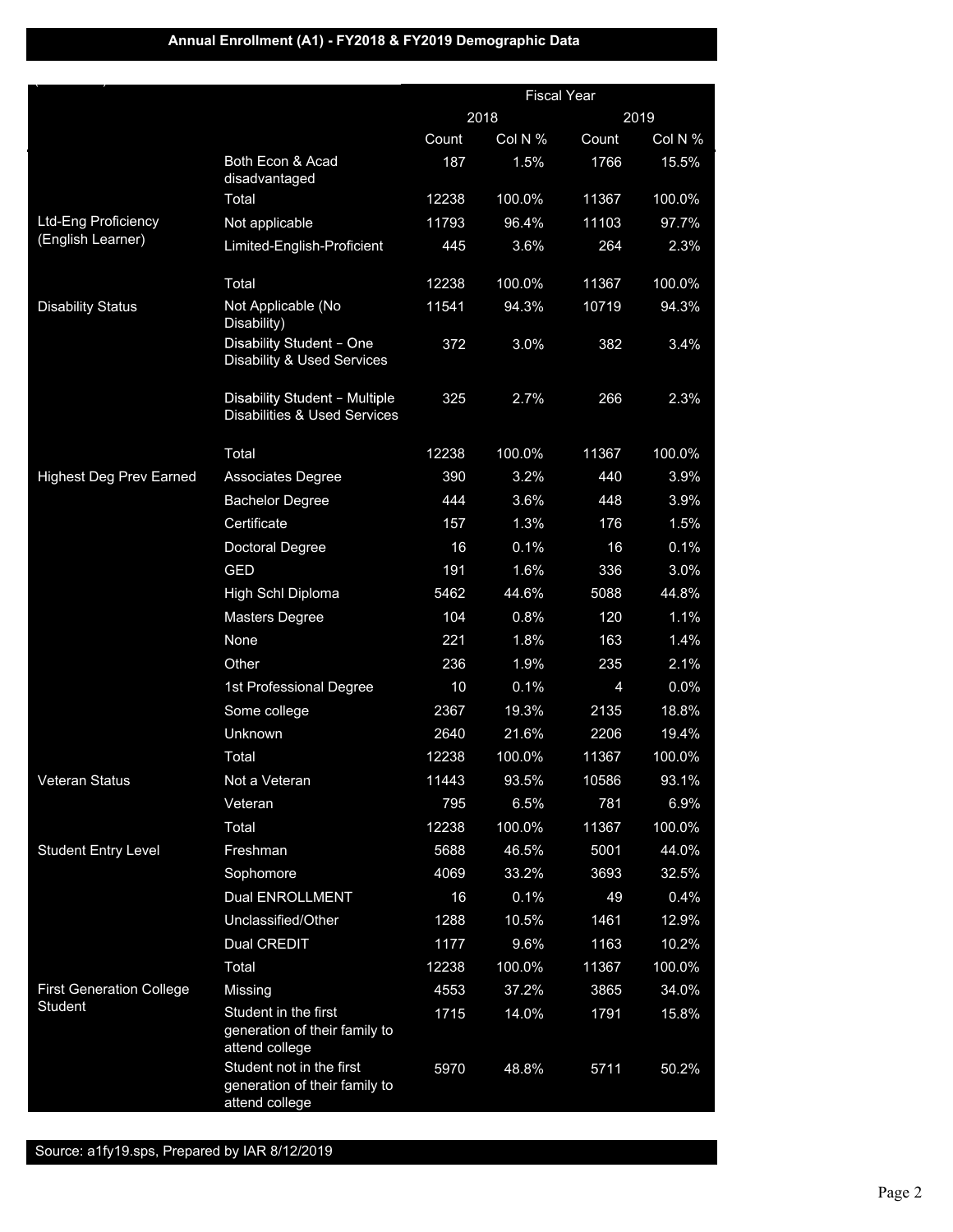| Annual Enrollment (A1) - FY2018 & FY2019 Residency Information |                        |                  |                    |                  |         |
|----------------------------------------------------------------|------------------------|------------------|--------------------|------------------|---------|
|                                                                |                        |                  | <b>Fiscal Year</b> |                  |         |
|                                                                |                        |                  | 2018               | 2019             |         |
|                                                                |                        | Count            | Col N %            | Count            | Col N % |
| Residency                                                      | In-district            | 8368             | 68.4%              | 8005             | 70.4%   |
|                                                                | Out-of-district        | 2873             | 23.5%              | 2578             | 22.7%   |
|                                                                | Out-of-state           | 321              | 2.6%               | 274              | 2.4%    |
|                                                                | <b>Foreign Country</b> | 676              | 5.5%               | 510              | 4.5%    |
|                                                                | Total                  | 12238            | 100.0%             | 11367            | 100.0%  |
| <b>State</b>                                                   | Not Reported           | 96               | 0.8%               | 99               | 0.9%    |
|                                                                | Alabama                | $\overline{a}$   | 0.0%               | 0                | 0.0%    |
|                                                                | Alaska                 | $\mathbf{1}$     | 0.0%               | 0                | 0.0%    |
|                                                                | Arizona                | 3                | 0.0%               | 1                | 0.0%    |
|                                                                | California             | 42               | 0.3%               | 28               | 0.2%    |
|                                                                | Colorado               | $\overline{4}$   | 0.0%               | $\mathbf{1}$     | 0.0%    |
|                                                                | Connecticut            | 3                | 0.0%               | 3                | 0.0%    |
|                                                                | District of Columbia   | 0                | 0.0%               | 2                | 0.0%    |
|                                                                | Florida                | 11               | 0.1%               | 11               | 0.1%    |
|                                                                | Georgia                | 13               | 0.1%               | 8                | 0.1%    |
|                                                                | Hawaii                 | 1                | 0.0%               | 0                | 0.0%    |
|                                                                | Idaho                  | 1                | 0.0%               | 0                | 0.0%    |
|                                                                | <b>Illinois</b>        | 11176            | 91.3%              | 10522            | 92.6%   |
|                                                                | Indiana                | 46               | 0.4%               | 42               | 0.4%    |
|                                                                | lowa                   | 6                | 0.0%               | 6                | 0.1%    |
|                                                                | Kansas                 | $\overline{4}$   | 0.0%               | $\overline{a}$   | 0.0%    |
|                                                                | Kentucky               | 5                | 0.0%               | 6                | 0.1%    |
|                                                                | Louisiana              | 0                | 0.0%               | $\overline{a}$   | 0.0%    |
|                                                                | Maine                  | 1                | 0.0%               | 1                | 0.0%    |
|                                                                | Maryland               | $\overline{a}$   | 0.0%               | 1                | 0.0%    |
|                                                                | Massachusetts          | 3                | 0.0%               | $\overline{a}$   | 0.0%    |
|                                                                | Michigan               | 5                | 0.0%               | 11               | 0.1%    |
|                                                                | Minnesota              | 10               | 0.1%               | 9                | 0.1%    |
|                                                                | Mississippi            | $\mathbf 1$      | 0.0%               | $\mathbf{1}$     | 0.0%    |
|                                                                | Missouri               | 17               | 0.1%               | 8                | 0.1%    |
|                                                                | Nebraska               | 1                | 0.0%               | 0                | 0.0%    |
|                                                                | Nevada                 | 1                | 0.0%               | $\overline{a}$   | 0.0%    |
|                                                                | New Hampshire          | $\overline{a}$   | 0.0%               | $\mathbf 1$      | 0.0%    |
|                                                                | New Jersey             | 14               | 0.1%               | 14               | 0.1%    |
|                                                                | New Mexico             | $\overline{a}$   | 0.0%               | 0                | 0.0%    |
|                                                                | <b>New York</b>        | $\boldsymbol{9}$ | 0.1%               | 7                | 0.1%    |
|                                                                | North Carolina         | 5                | 0.0%               | $\overline{a}$   | 0.0%    |
|                                                                | Ohio                   | 5                | 0.0%               | 5                | 0.0%    |
|                                                                | Oklahoma               | 6                | 0.0%               | $\mathbf{1}$     | 0.0%    |
|                                                                | Oregon                 | 1                | 0.0%               | $\boldsymbol{0}$ | 0.0%    |
|                                                                | Pennsylvania           | 10               | 0.1%               | 10               | 0.1%    |
|                                                                | S Carolina             | $\overline{a}$   | 0.0%               | 3                | 0.0%    |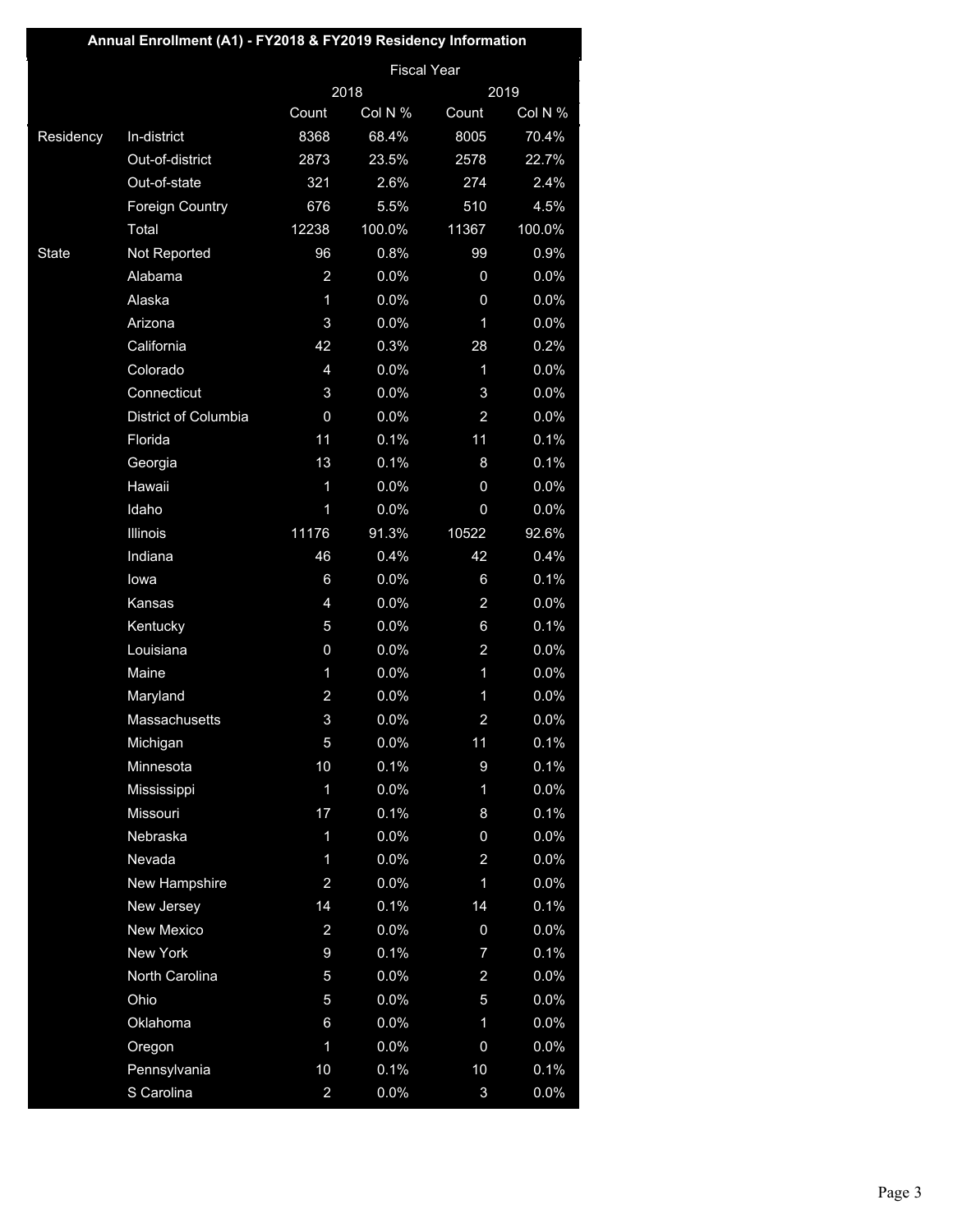## **Annual Enrollment (A1) - FY2018 & FY2019 Residency Information**

|                    | <b>Fiscal Year</b> |         |       |         |  |
|--------------------|--------------------|---------|-------|---------|--|
|                    |                    | 2018    |       | 2019    |  |
|                    | Count              | Col N % | Count | Col N % |  |
| Tennessee          | 5                  | 0.0%    | 6     | 0.1%    |  |
| Texas              | 19                 | 0.2%    | 18    | 0.2%    |  |
| Utah               | 1                  | 0.0%    | 1     | 0.0%    |  |
| Virginia           | 9                  | 0.1%    | 9     | 0.1%    |  |
| Washington         | 6                  | 0.0%    | 5     | 0.0%    |  |
| Wisconsin          | 7                  | 0.1%    | 5     | 0.0%    |  |
| Wyoming            | 1                  | 0.0%    | 1     | 0.0%    |  |
| <b>Puerto Rico</b> | 3                  | 0.0%    | 1     | 0.0%    |  |
| Foreign            | 676                | 5.5%    | 510   | 4.5%    |  |
| Total              | 12238              | 100.0%  | 11367 | 100.0%  |  |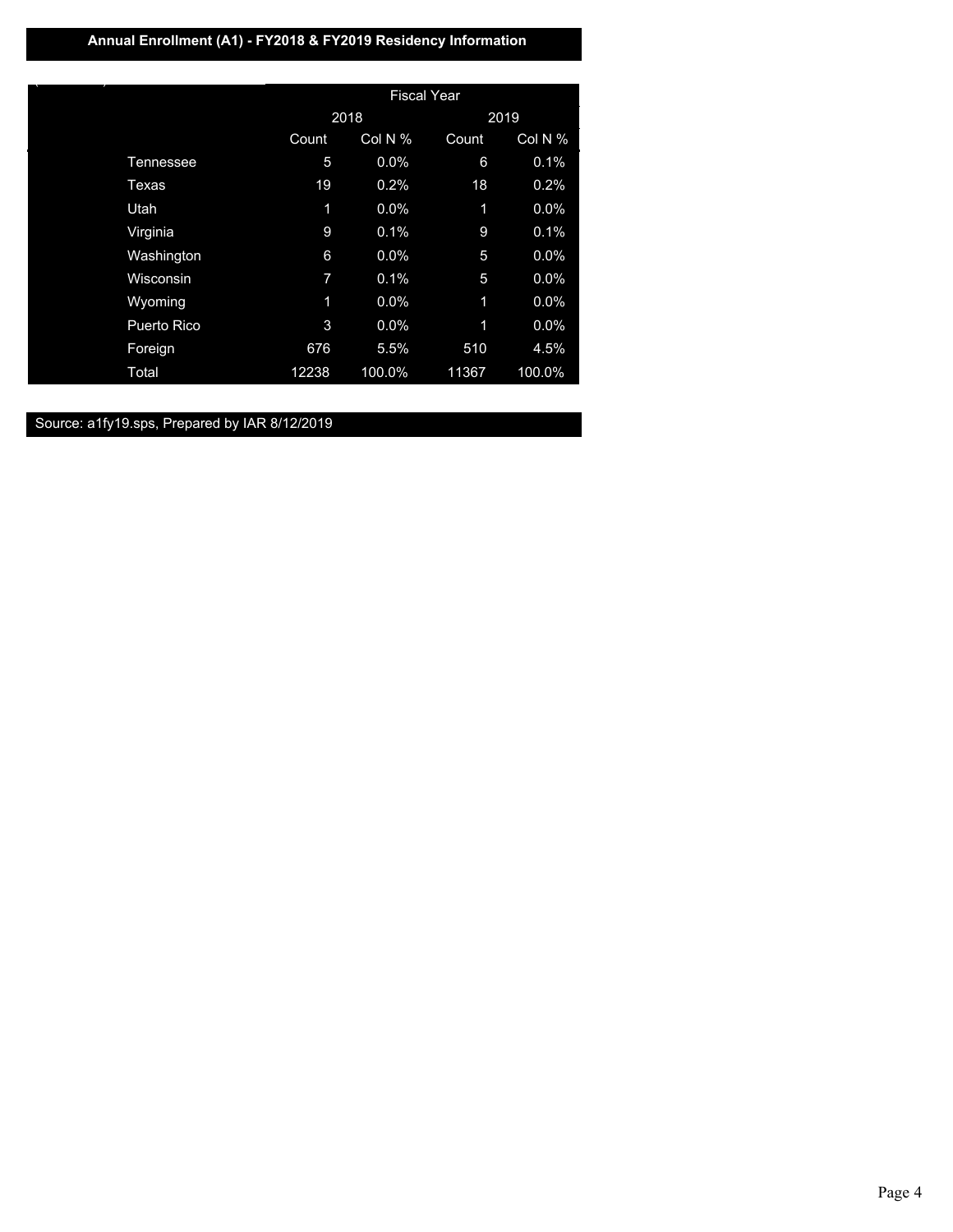|         | Annual Enrollment (A1) - FY2018 & FY2019 Degree Program Enrollment |                         |            |                         |            |
|---------|--------------------------------------------------------------------|-------------------------|------------|-------------------------|------------|
|         |                                                                    |                         |            | <b>Fiscal Year</b>      |            |
|         |                                                                    |                         | 2018       |                         | 2019       |
|         |                                                                    | Count                   | Column N % | Count                   | Column N % |
| Program | <b>B ABGAAS</b>                                                    | 8                       | 0.1%       | 6                       | 0.1%       |
|         | <b>B ABLAAS</b>                                                    | 26                      | 0.2%       | 30                      | 0.3%       |
|         | <b>B ABLCER</b>                                                    | 3                       | 0.0%       | 1                       | 0.0%       |
|         | <b>B ABMAAS</b>                                                    | 50                      | 0.4%       | 42                      | 0.4%       |
|         | <b>B ABRAAS</b>                                                    | 14                      | 0.1%       | 6                       | 0.1%       |
|         | <b>B ABTAAS</b>                                                    | 23                      | 0.2%       | 30                      | 0.3%       |
|         | <b>B ACCAAS</b>                                                    | 96                      | 0.8%       | 83                      | 0.7%       |
|         | <b>B ACCCER</b>                                                    | 4                       | 0.0%       | 4                       | 0.0%       |
|         | <b>B AGBCER</b>                                                    | 1                       | 0.0%       | 1                       | 0.0%       |
|         | <b>B CCPAAS</b>                                                    | 3                       | 0.0%       | 0                       | 0.0%       |
|         | <b>B CSSAAS</b>                                                    | 0                       | 0.0%       | 1                       | 0.0%       |
|         | <b>B EQMAAS</b>                                                    | $\overline{\mathbf{c}}$ | 0.0%       | 1                       | 0.0%       |
|         | <b>B ETRCER</b>                                                    | 4                       | 0.0%       | 5                       | 0.0%       |
|         | <b>B FLDCER</b>                                                    | $\overline{a}$          | 0.0%       | $\overline{\mathbf{c}}$ | 0.0%       |
|         | <b>B FSACER</b>                                                    | $\mathbf{1}$            | 0.0%       | 0                       | 0.0%       |
|         | <b>B FSSCER</b>                                                    | $\overline{\mathbf{c}}$ | 0.0%       | 0                       | 0.0%       |
|         | <b>B GISCER</b>                                                    | $\overline{4}$          | 0.0%       | $\overline{\mathbf{c}}$ | 0.0%       |
|         | <b>B HCMAAS</b>                                                    | 25                      | 0.2%       | 20                      | 0.2%       |
|         | <b>B HIFCER</b>                                                    | $\overline{4}$          | 0.0%       | $\overline{a}$          | 0.0%       |
|         | <b>B HIHAAS</b>                                                    | 16                      | 0.1%       | 8                       | 0.1%       |
|         | <b>B HIMCER</b>                                                    | $\mathbf 1$             | 0.0%       | 1                       | 0.0%       |
|         | <b>B HIRAAS</b>                                                    | 15                      | 0.1%       | 15                      | 0.1%       |
|         | <b>B INDCER</b>                                                    | 12                      | 0.1%       | 9                       | 0.1%       |
|         | <b>B INTCER</b>                                                    | 3                       | 0.0%       | $\overline{\mathbf{c}}$ | 0.0%       |
|         | <b>B MGTAAS</b>                                                    | 125                     | 1.0%       | 130                     | 1.1%       |
|         | <b>B MKTAAS</b>                                                    | 55                      | 0.4%       | 43                      | 0.4%       |
|         | E ACECER                                                           | $\mathbf 1$             | 0.0%       | $\pmb{0}$               | 0.0%       |
|         | <b>E ACRAAS</b>                                                    | 40                      | 0.3%       | 20                      | 0.2%       |
|         | <b>E ACRCER</b>                                                    | $\overline{\mathbf{c}}$ | 0.0%       | 4                       | 0.0%       |
|         | E AFTAAS                                                           | 40                      | 0.3%       | 42                      | 0.4%       |
|         | E AMTCER                                                           | $\overline{4}$          | 0.0%       | $\overline{a}$          | 0.0%       |
|         | <b>E AUSCER</b>                                                    | 10                      | 0.1%       | 15                      | 0.1%       |
|         | E AUTAAS                                                           | 107                     | 0.9%       | 89                      | 0.8%       |
|         | <b>E BCRCER</b>                                                    | $\boldsymbol{6}$        | 0.0%       | 4                       | 0.0%       |
|         | E BLACER                                                           | 1                       | 0.0%       | 0                       | 0.0%       |
|         | E CDBAAS                                                           | 12                      | 0.1%       | 6                       | 0.1%       |
|         | E CDGCER                                                           | $\mathbf 1$             | 0.0%       | $\pmb{0}$               | 0.0%       |
|         | E CDMAAS                                                           | 45                      | 0.4%       | 53                      | 0.5%       |
|         | E CDSAAS                                                           | 15                      | 0.1%       | 20                      | 0.2%       |
|         | <b>E CDSCER</b>                                                    | 10                      | 0.1%       | 12                      | 0.1%       |
|         | <b>E CIVCER</b>                                                    | $\pmb{0}$               | 0.0%       | $\mathbf 1$             | 0.0%       |
|         | <b>E CLSCER</b>                                                    | $\mathbf{3}$            | 0.0%       | 9                       | 0.1%       |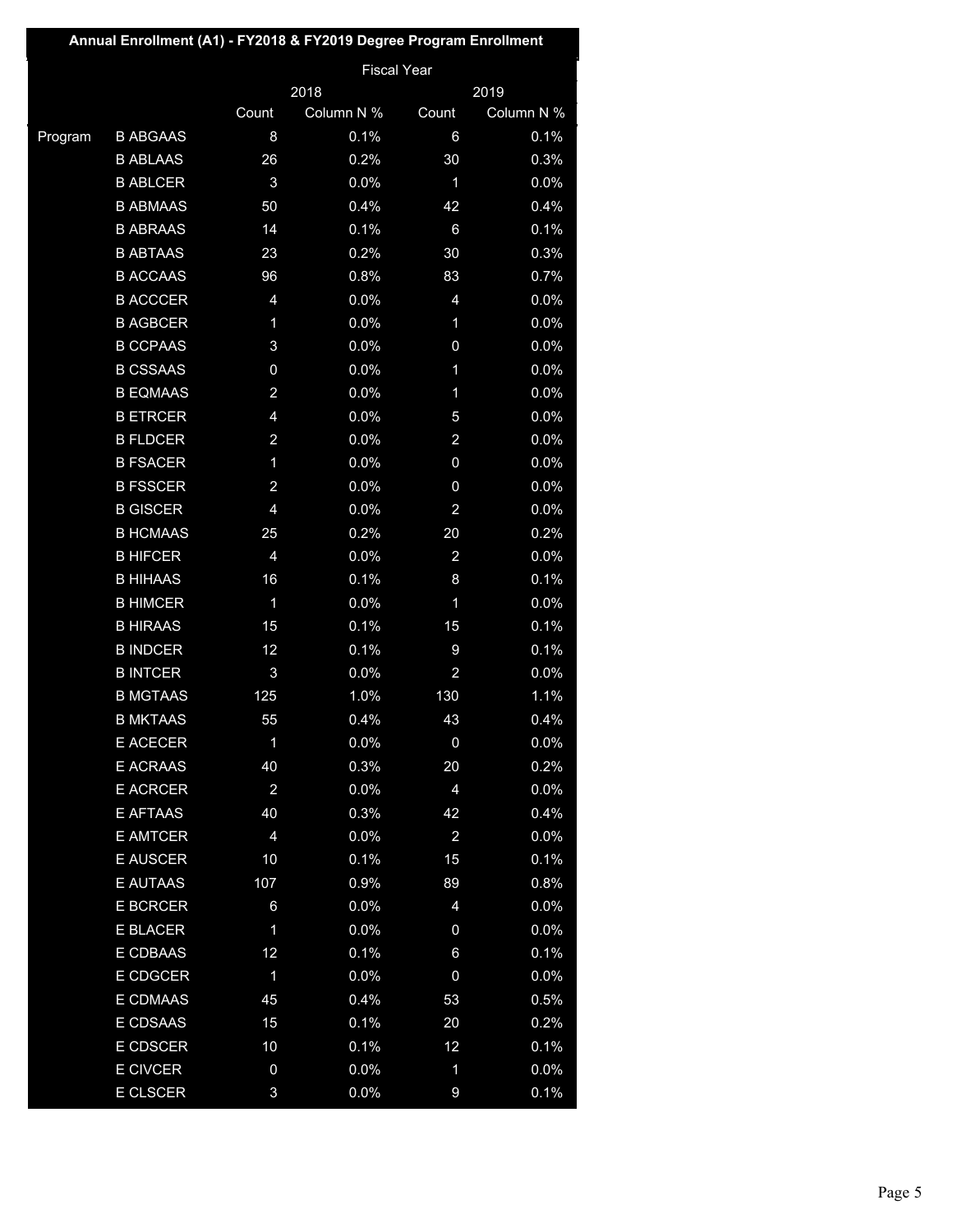# **Annual Enrollment (A1) - FY2018 & FY2019 Degree Program Enrollment**

|                 |                  |            | <b>Fiscal Year</b>      |            |
|-----------------|------------------|------------|-------------------------|------------|
|                 |                  | 2018       |                         | 2019       |
|                 | Count            | Column N % | Count                   | Column N % |
| E CMDCER        | 1                | 0.0%       | 3                       | 0.0%       |
| <b>E CNHAAS</b> | 32               | 0.3%       | 18                      | 0.2%       |
| E CTTAAS        | 5                | 0.0%       | $\overline{a}$          | 0.0%       |
| E CWCCER        | 10               | 0.1%       | 0                       | 0.0%       |
| <b>E ECSAAS</b> | 26               | 0.2%       | 28                      | 0.2%       |
| <b>E ECSCER</b> | 1                | 0.0%       | 0                       | 0.0%       |
| <b>E EIWCER</b> | 5                | 0.0%       | 0                       | 0.0%       |
| <b>E ELPCER</b> | $\overline{7}$   | 0.1%       | 5                       | 0.0%       |
| <b>E ENSAES</b> | 224              | 1.8%       | 200                     | 1.8%       |
| E HACAAS        | 31               | 0.3%       | 24                      | 0.2%       |
| <b>E HACCER</b> | 4                | 0.0%       | 4                       | 0.0%       |
| <b>E HVCCER</b> | $\overline{7}$   | 0.1%       | 6                       | 0.1%       |
| <b>E IMCCER</b> | 1                | 0.0%       | $\overline{a}$          | 0.0%       |
| <b>E IMTCER</b> | 3                | 0.0%       | 1                       | 0.0%       |
| <b>E IRWCER</b> | $\overline{5}$   | 0.0%       | 0                       | 0.0%       |
| <b>E IWTCER</b> | 15               | 0.1%       | 23                      | 0.2%       |
| E MFGAAS        | 62               | 0.5%       | 48                      | 0.4%       |
| <b>E MMCCER</b> | $\mathbf 0$      | 0.0%       | $\mathbf 1$             | 0.0%       |
| E PETAAS        | 46               | 0.4%       | 37                      | 0.3%       |
| <b>E PFTCER</b> | $\overline{a}$   | 0.0%       | 1                       | 0.0%       |
| <b>E TACCER</b> | 1                | 0.0%       | 0                       | 0.0%       |
| F AADAFA        | 88               | 0.7%       | 93                      | 0.8%       |
| F AAEAFA        | 17               | 0.1%       | 15                      | 0.1%       |
| <b>F ENTAAS</b> | 9                | 0.1%       | 8                       | 0.1%       |
| <b>F ENTCER</b> | 1                | 0.0%       | $\overline{\mathbf{c}}$ | 0.0%       |
| <b>F GDICER</b> | 3                | 0.0%       | 6                       | 0.1%       |
| <b>F GDSAAS</b> | 44               | 0.4%       | 38                      | 0.3%       |
| <b>F GPPCER</b> | $\sqrt{3}$       | 0.0%       | 3                       | 0.0%       |
| <b>F MCBAAS</b> | 46               | 0.4%       | 41                      | 0.4%       |
| <b>F MCCAAS</b> | 15               | 0.1%       | 6                       | 0.1%       |
| <b>F MCRAAS</b> | $\mathbf 1$      | 0.0%       | 1                       | 0.0%       |
| <b>F MPHAAS</b> | 23               | 0.2%       | 24                      | 0.2%       |
| <b>F MPRCER</b> | 5                | 0.0%       | $\bf 8$                 | 0.1%       |
| F MSEAFA        | 17               | 0.1%       | 23                      | 0.2%       |
| F MSPAFA        | 11               | 0.1%       | 18                      | 0.2%       |
| <b>G AKGCER</b> | 10               | 0.1%       | 12                      | 0.1%       |
| <b>G CMACER</b> | 13               | 0.1%       | 10                      | 0.1%       |
| <b>G DHGAAS</b> | 64               | 0.5%       | 82                      | 0.7%       |
| <b>G DTPAAS</b> | $\boldsymbol{0}$ | 0.0%       | 1                       | 0.0%       |
| <b>G EMACER</b> | 27               | 0.2%       | 44                      | 0.4%       |
| <b>G EMPCER</b> | $\pmb{0}$        | 0.0%       | $\overline{\mathbf{1}}$ | 0.0%       |
| <b>G EMTAAS</b> | 37               | 0.3%       | 30                      | 0.3%       |
|                 |                  |            |                         |            |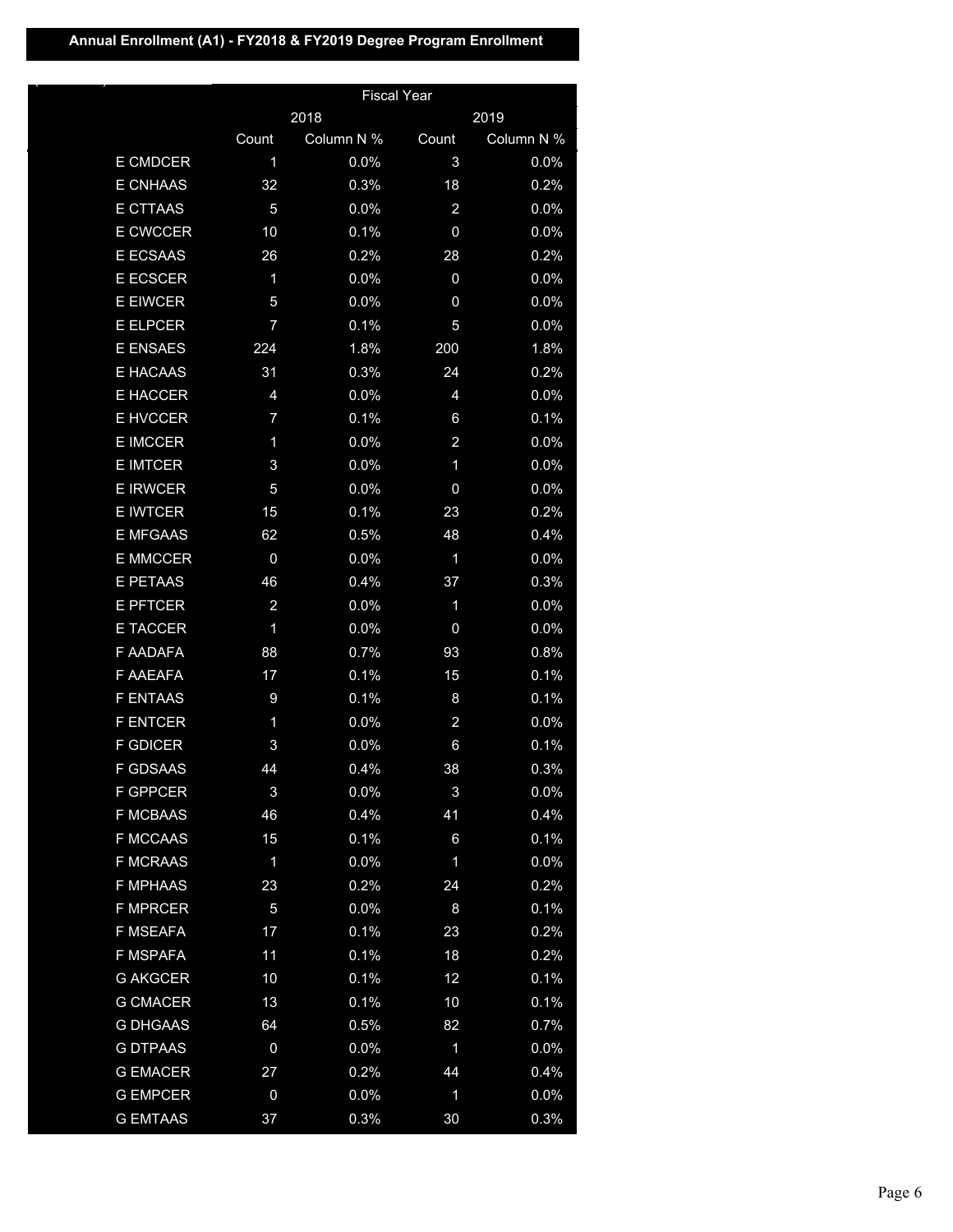# **Annual Enrollment (A1) - FY2018 & FY2019 Degree Program Enrollment**

|                 |                         |            | <b>Fiscal Year</b> |            |
|-----------------|-------------------------|------------|--------------------|------------|
|                 |                         | 2018       |                    | 2019       |
|                 | Count                   | Column N % | Count              | Column N % |
| <b>G EMTCER</b> | $\overline{7}$          | 0.1%       | 8                  | 0.1%       |
| <b>G FSTAAS</b> | 0                       | 0.0%       | 9                  | 0.1%       |
| <b>G FSTCER</b> | $\overline{0}$          | 0.0%       | $\overline{a}$     | 0.0%       |
| <b>G MASCER</b> | 10                      | 0.1%       | 6                  | 0.1%       |
| <b>G MSGAAS</b> | 25                      | 0.2%       | 19                 | 0.2%       |
| <b>G MSGCER</b> | 5                       | 0.0%       | $\overline{a}$     | 0.0%       |
| <b>G NASCER</b> | 84                      | 0.7%       | 77                 | 0.7%       |
| <b>G NURAAS</b> | 296                     | 2.4%       | 293                | 2.6%       |
| <b>G NURCER</b> | 19                      | 0.2%       | 25                 | 0.2%       |
| <b>G OTAAAS</b> | 37                      | 0.3%       | 40                 | 0.4%       |
| <b>G RTTAAS</b> | 24                      | 0.2%       | 28                 | 0.2%       |
| <b>G SPTCER</b> | $\overline{0}$          | 0.0%       | 1                  | 0.0%       |
| <b>G SURAAS</b> | 45                      | 0.4%       | 58                 | 0.5%       |
| <b>G VTTAAS</b> | 59                      | 0.5%       | 72                 | 0.6%       |
| <b>G XCTCER</b> | $\overline{2}$          | 0.0%       | $\overline{7}$     | 0.1%       |
| <b>G XMRCER</b> | 8                       | 0.1%       | 9                  | 0.1%       |
| <b>G XRAAAS</b> | 44                      | 0.4%       | 43                 | 0.4%       |
| H GAAAA         | 1278                    | 10.4%      | 1330               | 11.7%      |
| H GAACE         | 3219                    | 26.3%      | 2951               | 26.0%      |
| I OCDAAS        | 1                       | 0.0%       | 1                  | 0.0%       |
| <b>I TRACER</b> | 1                       | 0.0%       | $\overline{a}$     | 0.0%       |
| <b>M VGAAAS</b> | 1                       | 0.0%       | $\mathbf 0$        | 0.0%       |
| N ASGAS         | 1598                    | 13.1%      | 1461               | 12.9%      |
| <b>N FTRCER</b> | 12                      | 0.1%       | 9                  | 0.1%       |
| OCCUP0199       | 50                      | 0.4%       | 48                 | 0.4%       |
| OCCUP0699       | 36                      | 0.3%       | 32                 | 0.3%       |
| OCCUP0799       | 391                     | 3.2%       | 313                | 2.8%       |
| OCCUP1099       | 14                      | 0.1%       | 13                 | 0.1%       |
| OCCUP1599       | 21                      | 0.2%       | 16                 | 0.1%       |
| OCCUP1799       | 1022                    | 8.4%       | 942                | 8.3%       |
| OCCUP2101       | 26                      | 0.2%       | 13                 | 0.1%       |
| OCCUP4399       | $\overline{a}$          | 0.0%       | $\mathbf 1$        | 0.0%       |
| OCCUP4699       | 64                      | 0.5%       | 8                  | 0.1%       |
| OCCUP4799       | 45                      | 0.4%       | 57                 | 0.5%       |
| OCCUP4899       | 81                      | 0.7%       | 56                 | 0.5%       |
| OCCUP4999       | 0                       | 0.0%       | 4                  | 0.0%       |
| S CDACER        | 1                       | 0.0%       | $\boldsymbol{0}$   | 0.0%       |
| S CDECER        | 1                       | 0.0%       | 1                  | 0.0%       |
| S CHDAAS        | 75                      | 0.6%       | 65                 | 0.6%       |
| S CJSAAS        | 131                     | 1.1%       | 101                | 0.9%       |
| S FSTAAS        | 16                      | 0.1%       | $\boldsymbol{9}$   | 0.1%       |
| <b>S FSTCER</b> | $\overline{\mathbf{c}}$ | 0.0%       | 0                  | 0.0%       |
|                 |                         |            |                    |            |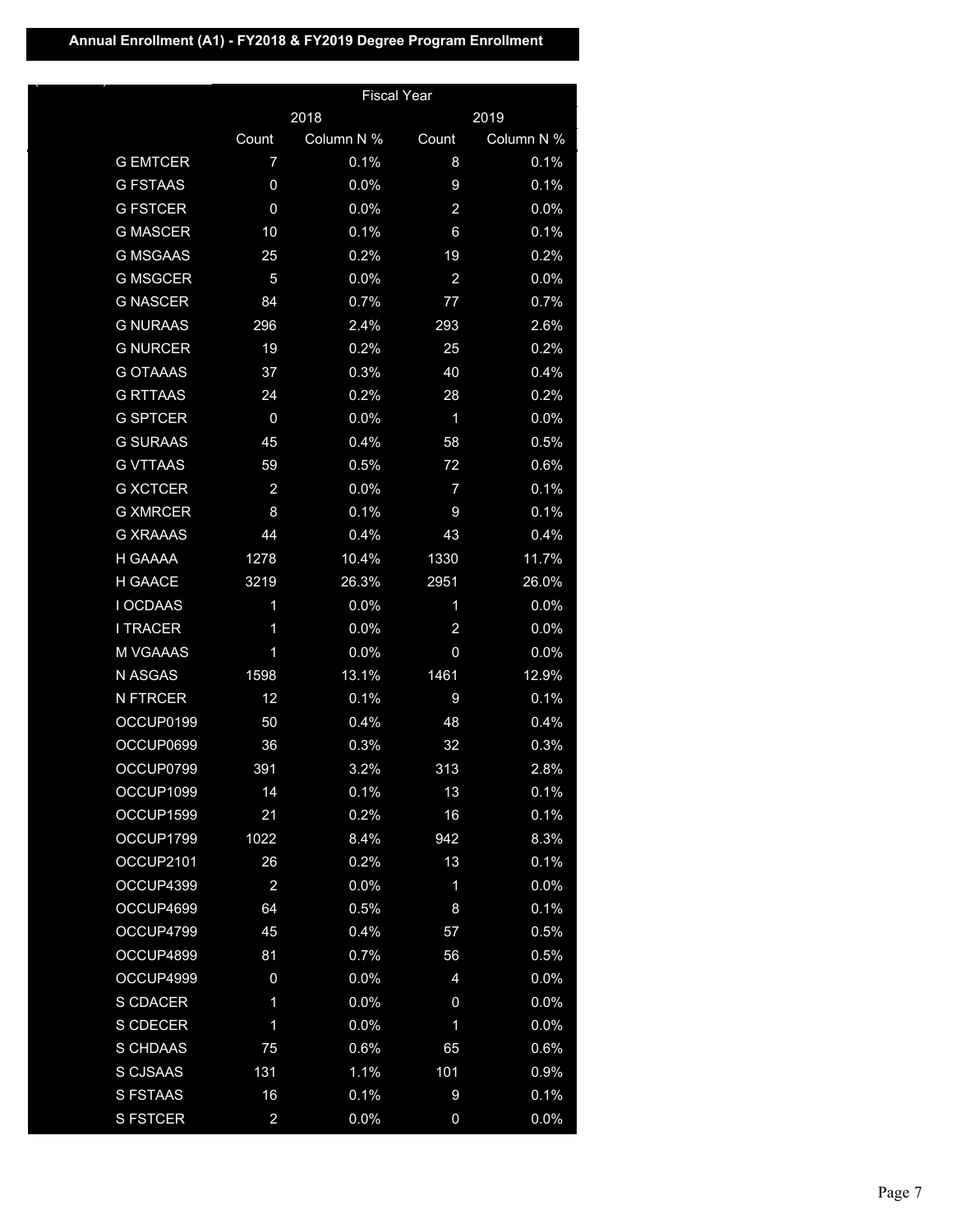## **Annual Enrollment (A1) - FY2018 & FY2019 Degree Program Enrollment**

|                  |                  |            | <b>Fiscal Year</b> |            |
|------------------|------------------|------------|--------------------|------------|
|                  |                  | 2018       |                    | 2019       |
|                  | Count            | Column N % | Count              | Column N % |
| S HSTAAS         | $\overline{0}$   | 0.0%       | 1                  | 0.0%       |
| <b>T ASPCER</b>  | 1                | 0.0%       | 0                  | 0.0%       |
| <b>T BKPCER</b>  | 3                | 0.0%       | 1                  | 0.0%       |
| <b>T CGRCER</b>  | 1                | 0.0%       | 0                  | 0.0%       |
| <b>T CISCER</b>  | 1                | 0.0%       | 0                  | 0.0%       |
| <b>T CMSAAS</b>  | 1                | 0.0%       | 1                  | 0.0%       |
| <b>T CNAAAS</b>  | 92               | 0.8%       | 80                 | 0.7%       |
| <b>T CPLAAS</b>  | 85               | 0.7%       | 67                 | 0.6%       |
| <b>T CSMCER</b>  | 1                | 0.0%       | 0                  | 0.0%       |
| <b>T DGMAAS</b>  | 51               | 0.4%       | 44                 | 0.4%       |
| <b>T GPRCER</b>  | 1                | 0.0%       | 1                  | 0.0%       |
| <b>T IADAAS</b>  | 8                | 0.1%       | 6                  | 0.1%       |
| <b>T IADCER</b>  | $\overline{a}$   | 0.0%       | 1                  | 0.0%       |
| <b>T IPRCER</b>  | $\overline{4}$   | 0.0%       | 5                  | 0.0%       |
| <b>TLINCER</b>   | 4                | 0.0%       | $\overline{a}$     | 0.0%       |
| <b>T MOBCER</b>  | 0                | 0.0%       | 3                  | 0.0%       |
| <b>T MSACER</b>  | 0                | 0.0%       | 3                  | 0.0%       |
| <b>T MSOCER</b>  | 0                | 0.0%       | $\overline{a}$     | 0.0%       |
| <b>T OCAAAS</b>  | 68               | 0.6%       | 60                 | 0.5%       |
| <b>T OCPCER</b>  | $\overline{a}$   | 0.0%       | 1                  | 0.0%       |
| T OOSCER         | 1                | 0.0%       | 0                  | 0.0%       |
| <b>T PCFCER</b>  | 4                | 0.0%       | 3                  | 0.0%       |
| <b>T VGAAAS</b>  | 1                | 0.0%       | 0                  | 0.0%       |
| <b>T VGWCER</b>  | 1                | 0.0%       | $\overline{a}$     | 0.0%       |
| <b>T WAPCER</b>  | 1                | 0.0%       | 0                  | 0.0%       |
| <b>T WSMCER</b>  | 1                | 0.0%       | $\boldsymbol{0}$   | 0.0%       |
| <b>VOCSK1600</b> | 12               | 0.1%       | 7                  | 0.1%       |
| X CDLCER         | 54               | 0.4%       | 84                 | 0.7%       |
| Y AB1CE          | $\mathbf 1$      | 0.0%       | $6\phantom{1}$     | 0.1%       |
| Y AB2CE          | $\boldsymbol{9}$ | 0.1%       | 33                 | 0.3%       |
| Y AB3CE          | 52               | 0.4%       | 72                 | 0.6%       |
| Y AB4CE          | 52               | 0.4%       | 65                 | 0.6%       |
| Y AS5CE          | 40               | 0.3%       | 29                 | 0.3%       |
| Y AS6CE          | 25               | 0.2%       | 17                 | 0.1%       |
| Y EL1CE          | 1                | 0.0%       | 0                  | 0.0%       |
| Y EL2CE          | 4                | 0.0%       | 15                 | 0.1%       |
| Y EL3CE          | 17               | 0.1%       | 42                 | 0.4%       |
| Y EL4CE          | 25               | 0.2%       | 59                 | 0.5%       |
| Y EL5CE          | 21               | 0.2%       | 78                 | 0.7%       |
| Y GSUAGS         | 1120             | 9.2%       | 855                | 7.5%       |
| Total            | 12238            | 100.0%     | 11367              | 100.0%     |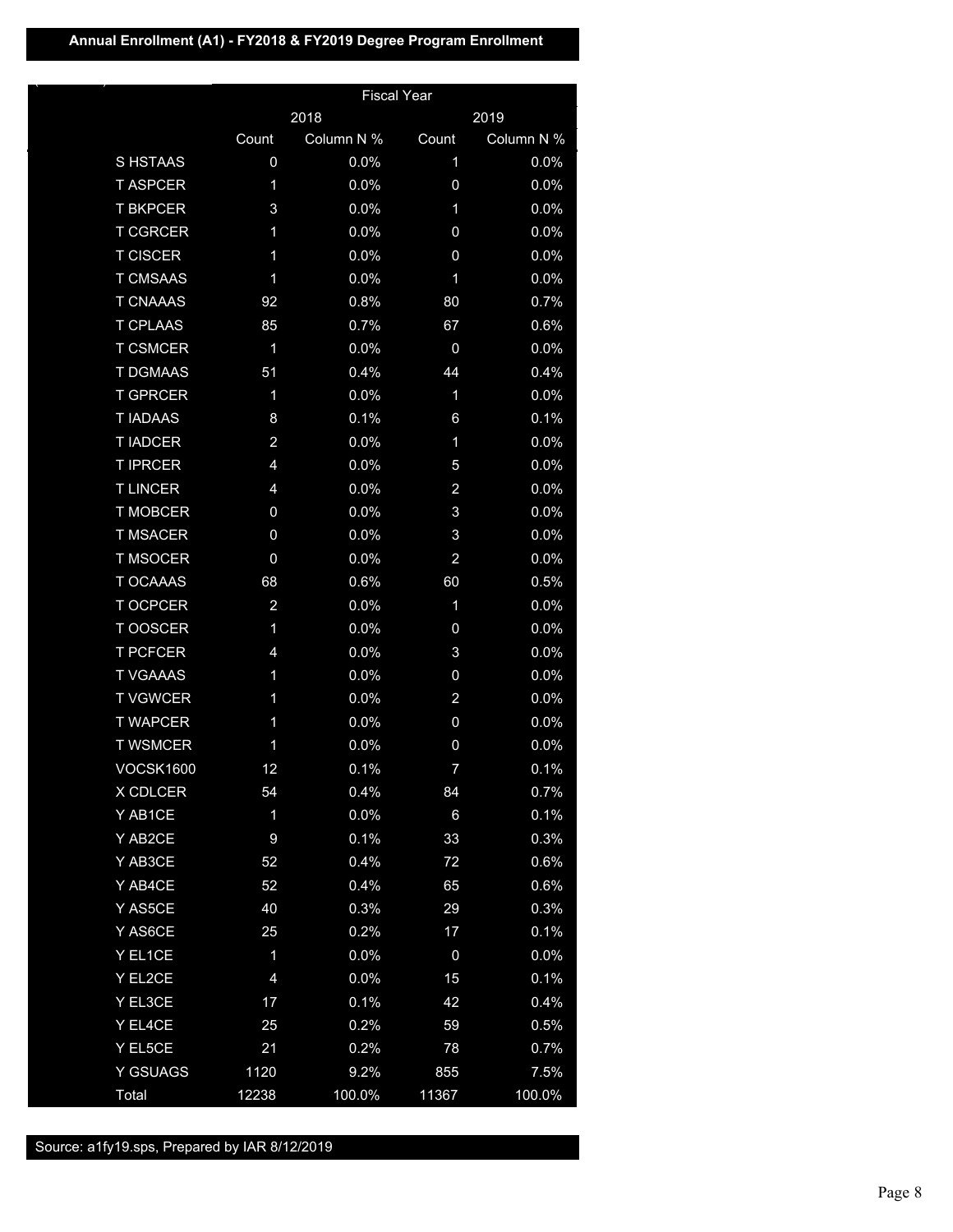| <b>Fiscal Year</b><br>2018<br>2019<br>Col N %<br>Count<br>Count<br>Col N %<br>DID NOT complete a<br>10133<br>Type of Completion<br>10824<br>88.4%<br>89.1%<br>program<br>1234<br>10.9%<br>Graduate completer<br>1414<br>11.6%<br>100.0%<br>Total<br>12238<br>11367<br>100.0%<br>Term Graduated 1st<br>Did Not Complete a<br>10824<br>10133<br>88.4%<br>89.1%<br>Curriculum<br>Curriculum<br>Summer Term<br>204<br>1.7%<br>157<br>1.4%<br><b>Fall Term</b><br>358<br>2.9%<br>288<br>2.5%<br>Spring Term<br>852<br>7.0%<br>789<br>6.9%<br>100.0%<br>100.0%<br>Total<br>12238<br>11367<br>Term Graduated 2nd<br>Did Not Complete a<br>12086<br>11232<br>98.8%<br>98.8%<br>Curriculum<br>Curriculum<br>Summer Term<br>26<br>0.2%<br>0.2%<br>21<br><b>Fall Term</b><br>18<br>0.1%<br>0.2%<br>26<br>108<br>0.8%<br><b>Spring Term</b><br>0.9%<br>88<br>Total<br>12238<br>100.0%<br>100.0%<br>11367<br>Primary Program<br>10824<br>10133<br>88.4%<br>89.1%<br>Completed<br>0.0%<br>0.0%<br><b>B ABGAAS</b><br>$\overline{2}$<br>$\mathbf 0$<br>0.0%<br>0.0%<br><b>B ABLAAS</b><br>6<br>3<br>$\mathbf{3}$<br>0.0%<br>$\overline{a}$<br>0.0%<br><b>B ABLCER</b><br>0.0%<br>$\overline{5}$<br>0.0%<br><b>B ABMAAS</b><br>$6\phantom{.}6$<br>$\overline{a}$<br>0.0%<br><b>B ABRAAS</b><br>3<br>0.0%<br>0.0%<br><b>B ABTAAS</b><br>8<br>0.1%<br>$\overline{4}$<br>0.0%<br>0.0%<br><b>B ABTCER</b><br>$\boldsymbol{0}$<br>$\overline{a}$<br>9<br>9<br>0.1%<br><b>B ACCAAS</b><br>0.1%<br>0.0%<br><b>B ACCCER</b><br>3<br>0.0%<br>5<br>0.0%<br>5<br>0.0%<br><b>B AGBCER</b><br>$\overline{4}$<br>0.0%<br>0.0%<br>$\mathbf 0$ |
|----------------------------------------------------------------------------------------------------------------------------------------------------------------------------------------------------------------------------------------------------------------------------------------------------------------------------------------------------------------------------------------------------------------------------------------------------------------------------------------------------------------------------------------------------------------------------------------------------------------------------------------------------------------------------------------------------------------------------------------------------------------------------------------------------------------------------------------------------------------------------------------------------------------------------------------------------------------------------------------------------------------------------------------------------------------------------------------------------------------------------------------------------------------------------------------------------------------------------------------------------------------------------------------------------------------------------------------------------------------------------------------------------------------------------------------------------------------------------------------------------------------------------------------------------------------------------------------------------------------|
|                                                                                                                                                                                                                                                                                                                                                                                                                                                                                                                                                                                                                                                                                                                                                                                                                                                                                                                                                                                                                                                                                                                                                                                                                                                                                                                                                                                                                                                                                                                                                                                                                |
|                                                                                                                                                                                                                                                                                                                                                                                                                                                                                                                                                                                                                                                                                                                                                                                                                                                                                                                                                                                                                                                                                                                                                                                                                                                                                                                                                                                                                                                                                                                                                                                                                |
|                                                                                                                                                                                                                                                                                                                                                                                                                                                                                                                                                                                                                                                                                                                                                                                                                                                                                                                                                                                                                                                                                                                                                                                                                                                                                                                                                                                                                                                                                                                                                                                                                |
|                                                                                                                                                                                                                                                                                                                                                                                                                                                                                                                                                                                                                                                                                                                                                                                                                                                                                                                                                                                                                                                                                                                                                                                                                                                                                                                                                                                                                                                                                                                                                                                                                |
|                                                                                                                                                                                                                                                                                                                                                                                                                                                                                                                                                                                                                                                                                                                                                                                                                                                                                                                                                                                                                                                                                                                                                                                                                                                                                                                                                                                                                                                                                                                                                                                                                |
|                                                                                                                                                                                                                                                                                                                                                                                                                                                                                                                                                                                                                                                                                                                                                                                                                                                                                                                                                                                                                                                                                                                                                                                                                                                                                                                                                                                                                                                                                                                                                                                                                |
|                                                                                                                                                                                                                                                                                                                                                                                                                                                                                                                                                                                                                                                                                                                                                                                                                                                                                                                                                                                                                                                                                                                                                                                                                                                                                                                                                                                                                                                                                                                                                                                                                |
|                                                                                                                                                                                                                                                                                                                                                                                                                                                                                                                                                                                                                                                                                                                                                                                                                                                                                                                                                                                                                                                                                                                                                                                                                                                                                                                                                                                                                                                                                                                                                                                                                |
|                                                                                                                                                                                                                                                                                                                                                                                                                                                                                                                                                                                                                                                                                                                                                                                                                                                                                                                                                                                                                                                                                                                                                                                                                                                                                                                                                                                                                                                                                                                                                                                                                |
|                                                                                                                                                                                                                                                                                                                                                                                                                                                                                                                                                                                                                                                                                                                                                                                                                                                                                                                                                                                                                                                                                                                                                                                                                                                                                                                                                                                                                                                                                                                                                                                                                |
|                                                                                                                                                                                                                                                                                                                                                                                                                                                                                                                                                                                                                                                                                                                                                                                                                                                                                                                                                                                                                                                                                                                                                                                                                                                                                                                                                                                                                                                                                                                                                                                                                |
|                                                                                                                                                                                                                                                                                                                                                                                                                                                                                                                                                                                                                                                                                                                                                                                                                                                                                                                                                                                                                                                                                                                                                                                                                                                                                                                                                                                                                                                                                                                                                                                                                |
|                                                                                                                                                                                                                                                                                                                                                                                                                                                                                                                                                                                                                                                                                                                                                                                                                                                                                                                                                                                                                                                                                                                                                                                                                                                                                                                                                                                                                                                                                                                                                                                                                |
|                                                                                                                                                                                                                                                                                                                                                                                                                                                                                                                                                                                                                                                                                                                                                                                                                                                                                                                                                                                                                                                                                                                                                                                                                                                                                                                                                                                                                                                                                                                                                                                                                |
|                                                                                                                                                                                                                                                                                                                                                                                                                                                                                                                                                                                                                                                                                                                                                                                                                                                                                                                                                                                                                                                                                                                                                                                                                                                                                                                                                                                                                                                                                                                                                                                                                |
|                                                                                                                                                                                                                                                                                                                                                                                                                                                                                                                                                                                                                                                                                                                                                                                                                                                                                                                                                                                                                                                                                                                                                                                                                                                                                                                                                                                                                                                                                                                                                                                                                |
|                                                                                                                                                                                                                                                                                                                                                                                                                                                                                                                                                                                                                                                                                                                                                                                                                                                                                                                                                                                                                                                                                                                                                                                                                                                                                                                                                                                                                                                                                                                                                                                                                |
|                                                                                                                                                                                                                                                                                                                                                                                                                                                                                                                                                                                                                                                                                                                                                                                                                                                                                                                                                                                                                                                                                                                                                                                                                                                                                                                                                                                                                                                                                                                                                                                                                |
|                                                                                                                                                                                                                                                                                                                                                                                                                                                                                                                                                                                                                                                                                                                                                                                                                                                                                                                                                                                                                                                                                                                                                                                                                                                                                                                                                                                                                                                                                                                                                                                                                |
|                                                                                                                                                                                                                                                                                                                                                                                                                                                                                                                                                                                                                                                                                                                                                                                                                                                                                                                                                                                                                                                                                                                                                                                                                                                                                                                                                                                                                                                                                                                                                                                                                |
|                                                                                                                                                                                                                                                                                                                                                                                                                                                                                                                                                                                                                                                                                                                                                                                                                                                                                                                                                                                                                                                                                                                                                                                                                                                                                                                                                                                                                                                                                                                                                                                                                |
|                                                                                                                                                                                                                                                                                                                                                                                                                                                                                                                                                                                                                                                                                                                                                                                                                                                                                                                                                                                                                                                                                                                                                                                                                                                                                                                                                                                                                                                                                                                                                                                                                |
|                                                                                                                                                                                                                                                                                                                                                                                                                                                                                                                                                                                                                                                                                                                                                                                                                                                                                                                                                                                                                                                                                                                                                                                                                                                                                                                                                                                                                                                                                                                                                                                                                |
|                                                                                                                                                                                                                                                                                                                                                                                                                                                                                                                                                                                                                                                                                                                                                                                                                                                                                                                                                                                                                                                                                                                                                                                                                                                                                                                                                                                                                                                                                                                                                                                                                |
|                                                                                                                                                                                                                                                                                                                                                                                                                                                                                                                                                                                                                                                                                                                                                                                                                                                                                                                                                                                                                                                                                                                                                                                                                                                                                                                                                                                                                                                                                                                                                                                                                |
|                                                                                                                                                                                                                                                                                                                                                                                                                                                                                                                                                                                                                                                                                                                                                                                                                                                                                                                                                                                                                                                                                                                                                                                                                                                                                                                                                                                                                                                                                                                                                                                                                |
|                                                                                                                                                                                                                                                                                                                                                                                                                                                                                                                                                                                                                                                                                                                                                                                                                                                                                                                                                                                                                                                                                                                                                                                                                                                                                                                                                                                                                                                                                                                                                                                                                |
| <b>B CCPAAS</b><br>1                                                                                                                                                                                                                                                                                                                                                                                                                                                                                                                                                                                                                                                                                                                                                                                                                                                                                                                                                                                                                                                                                                                                                                                                                                                                                                                                                                                                                                                                                                                                                                                           |
| 0.1%<br>0.1%<br><b>B ETRCER</b><br>7<br>$\boldsymbol{9}$                                                                                                                                                                                                                                                                                                                                                                                                                                                                                                                                                                                                                                                                                                                                                                                                                                                                                                                                                                                                                                                                                                                                                                                                                                                                                                                                                                                                                                                                                                                                                       |
| 0.0%<br><b>B FSACER</b><br>0<br>0.0%<br>1                                                                                                                                                                                                                                                                                                                                                                                                                                                                                                                                                                                                                                                                                                                                                                                                                                                                                                                                                                                                                                                                                                                                                                                                                                                                                                                                                                                                                                                                                                                                                                      |
| 13<br>0.1%<br>$\bf 8$<br>0.1%<br><b>B FSSCER</b>                                                                                                                                                                                                                                                                                                                                                                                                                                                                                                                                                                                                                                                                                                                                                                                                                                                                                                                                                                                                                                                                                                                                                                                                                                                                                                                                                                                                                                                                                                                                                               |
| $\overline{a}$<br>0.0%<br>0.0%<br><b>B GISCER</b><br>$\mathbf 0$                                                                                                                                                                                                                                                                                                                                                                                                                                                                                                                                                                                                                                                                                                                                                                                                                                                                                                                                                                                                                                                                                                                                                                                                                                                                                                                                                                                                                                                                                                                                               |
| <b>B HCMAAS</b><br>$\overline{4}$<br>0.0%<br>0.0%<br>0                                                                                                                                                                                                                                                                                                                                                                                                                                                                                                                                                                                                                                                                                                                                                                                                                                                                                                                                                                                                                                                                                                                                                                                                                                                                                                                                                                                                                                                                                                                                                         |
| 0.0%<br>0.0%<br><b>B HIFCER</b><br>1<br>$\boldsymbol{0}$                                                                                                                                                                                                                                                                                                                                                                                                                                                                                                                                                                                                                                                                                                                                                                                                                                                                                                                                                                                                                                                                                                                                                                                                                                                                                                                                                                                                                                                                                                                                                       |
| <b>B HIHAAS</b><br>$\overline{a}$<br>0.0%<br>0.0%<br>1                                                                                                                                                                                                                                                                                                                                                                                                                                                                                                                                                                                                                                                                                                                                                                                                                                                                                                                                                                                                                                                                                                                                                                                                                                                                                                                                                                                                                                                                                                                                                         |
| $\overline{a}$<br>0.0%<br>0.0%<br><b>B HIRAAS</b><br>1                                                                                                                                                                                                                                                                                                                                                                                                                                                                                                                                                                                                                                                                                                                                                                                                                                                                                                                                                                                                                                                                                                                                                                                                                                                                                                                                                                                                                                                                                                                                                         |
| <b>B INDCER</b><br>$\overline{a}$<br>0.0%<br>$\overline{a}$<br>0.0%                                                                                                                                                                                                                                                                                                                                                                                                                                                                                                                                                                                                                                                                                                                                                                                                                                                                                                                                                                                                                                                                                                                                                                                                                                                                                                                                                                                                                                                                                                                                            |
| 0.1%<br><b>B MGTAAS</b><br>11<br>13<br>0.1%                                                                                                                                                                                                                                                                                                                                                                                                                                                                                                                                                                                                                                                                                                                                                                                                                                                                                                                                                                                                                                                                                                                                                                                                                                                                                                                                                                                                                                                                                                                                                                    |
| <b>B MKTAAS</b><br>$\mathfrak{B}$<br>0.0%<br>$\overline{a}$<br>0.0%                                                                                                                                                                                                                                                                                                                                                                                                                                                                                                                                                                                                                                                                                                                                                                                                                                                                                                                                                                                                                                                                                                                                                                                                                                                                                                                                                                                                                                                                                                                                            |
| 0.0%<br>0.0%<br>E ACECER<br>$\,6$<br>0                                                                                                                                                                                                                                                                                                                                                                                                                                                                                                                                                                                                                                                                                                                                                                                                                                                                                                                                                                                                                                                                                                                                                                                                                                                                                                                                                                                                                                                                                                                                                                         |
| E ACRAAS<br>$\overline{5}$<br>0.0%<br>0.0%<br>1                                                                                                                                                                                                                                                                                                                                                                                                                                                                                                                                                                                                                                                                                                                                                                                                                                                                                                                                                                                                                                                                                                                                                                                                                                                                                                                                                                                                                                                                                                                                                                |
| $\mathfrak{B}$<br>0.0%<br>$\mathfrak{B}$<br>0.0%<br><b>E ACRCER</b>                                                                                                                                                                                                                                                                                                                                                                                                                                                                                                                                                                                                                                                                                                                                                                                                                                                                                                                                                                                                                                                                                                                                                                                                                                                                                                                                                                                                                                                                                                                                            |
| E AFTAAS<br>0.0%<br>10<br>0.1%<br>$\,6$                                                                                                                                                                                                                                                                                                                                                                                                                                                                                                                                                                                                                                                                                                                                                                                                                                                                                                                                                                                                                                                                                                                                                                                                                                                                                                                                                                                                                                                                                                                                                                        |
| E AMTCER<br>1<br>0.0%<br>$\overline{7}$<br>0.1%                                                                                                                                                                                                                                                                                                                                                                                                                                                                                                                                                                                                                                                                                                                                                                                                                                                                                                                                                                                                                                                                                                                                                                                                                                                                                                                                                                                                                                                                                                                                                                |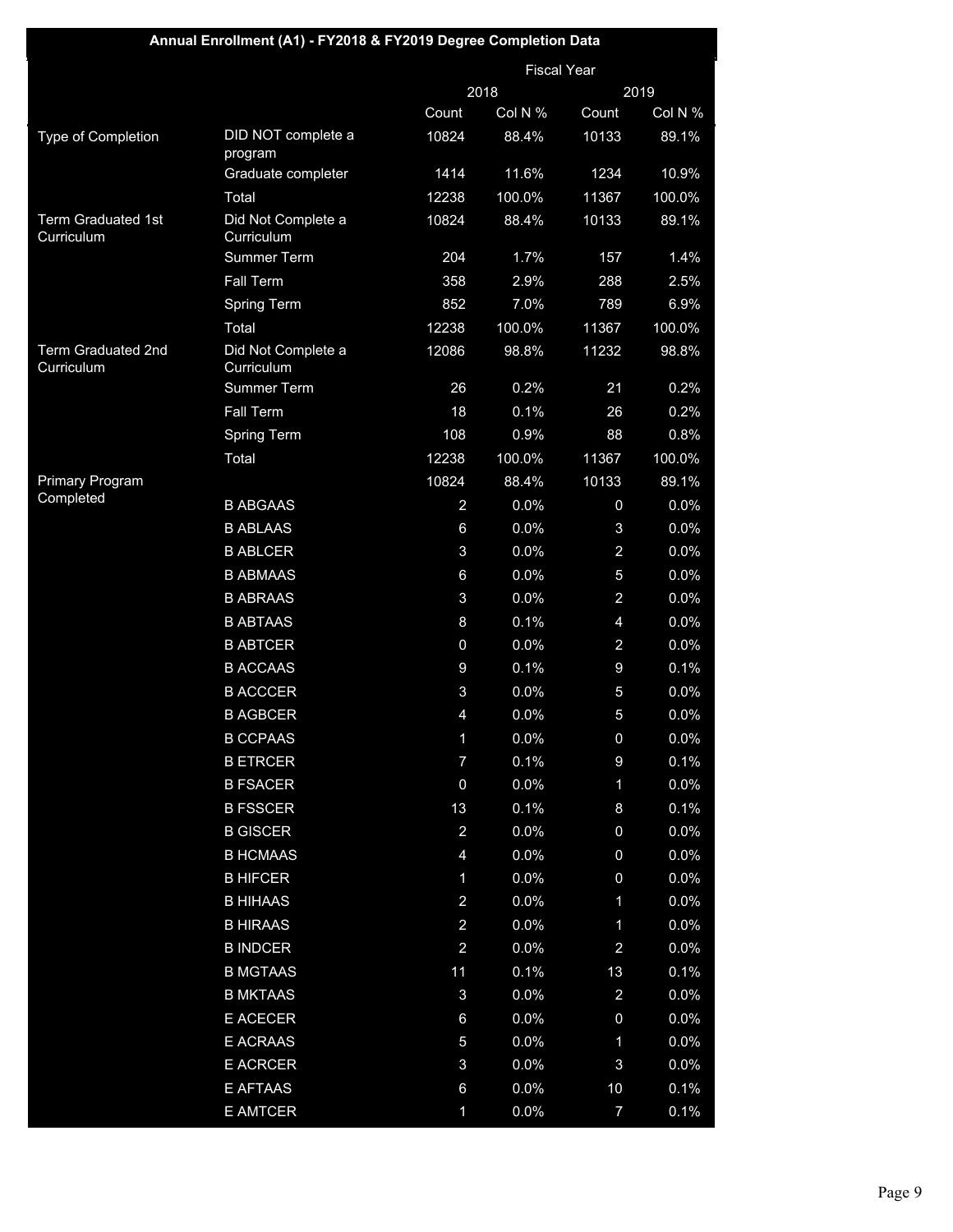(Continued)

|                 |                         | <b>Fiscal Year</b> |                         |         |  |
|-----------------|-------------------------|--------------------|-------------------------|---------|--|
|                 |                         | 2018               |                         | 2019    |  |
|                 | Count                   | Col N %            | Count                   | Col N % |  |
| <b>E AUSCER</b> | 23                      | 0.2%               | 23                      | 0.2%    |  |
| <b>E AUTAAS</b> | 13                      | 0.1%               | 4                       | 0.0%    |  |
| <b>E BCRCER</b> | $\overline{a}$          | 0.0%               | 1                       | 0.0%    |  |
| <b>E BLACER</b> | 1                       | 0.0%               | 0                       | 0.0%    |  |
| <b>E CADCER</b> | 0                       | 0.0%               | 1                       | 0.0%    |  |
| <b>E CCACER</b> | 0                       | 0.0%               | $\overline{\mathbf{c}}$ | 0.0%    |  |
| E CDBAAS        | $\mathbf 1$             | 0.0%               | 1                       | 0.0%    |  |
| E CDMAAS        | 1                       | 0.0%               | 5                       | 0.0%    |  |
| E CDSAAS        | 0                       | 0.0%               | 3                       | 0.0%    |  |
| <b>E CIVCER</b> | $\mathbf 1$             | 0.0%               | 0                       | 0.0%    |  |
| <b>E CNHAAS</b> | 9                       | 0.1%               | 8                       | 0.1%    |  |
| <b>E CRRCER</b> | 5                       | 0.0%               | 0                       | 0.0%    |  |
| <b>E CTTAAS</b> | 1                       | 0.0%               | 0                       | 0.0%    |  |
| <b>E CWCCER</b> | 15                      | 0.1%               | 0                       | 0.0%    |  |
| E ECSAAS        | 5                       | 0.0%               | 4                       | 0.0%    |  |
| <b>E ECSCER</b> | 1                       | 0.0%               | 0                       | 0.0%    |  |
| <b>E EIWCER</b> | 0                       | 0.0%               | 1                       | 0.0%    |  |
| <b>E ELPCER</b> | 1                       | 0.0%               | 1                       | 0.0%    |  |
| <b>E ENSAES</b> | 21                      | 0.2%               | 17                      | 0.1%    |  |
| E HACAAS        | 7                       | 0.1%               | $\overline{\mathbf{c}}$ | 0.0%    |  |
| <b>E HACCER</b> | 0                       | 0.0%               | $\overline{\mathbf{c}}$ | 0.0%    |  |
| <b>E HVCCER</b> | $\overline{\mathbf{c}}$ | 0.0%               | 3                       | 0.0%    |  |
| <b>E IMCCER</b> | $\mathbf 1$             | 0.0%               | 1                       | 0.0%    |  |
| <b>E IMTCER</b> | 1                       | 0.0%               | 0                       | 0.0%    |  |
| <b>E IWTCER</b> | $\overline{\mathbf{c}}$ | 0.0%               | 17                      | 0.1%    |  |
| <b>E MFGAAS</b> | 11                      | 0.1%               | 4                       | 0.0%    |  |
| <b>E MMCCER</b> | 0                       | 0.0%               | $\overline{\mathbf{c}}$ | 0.0%    |  |
| <u>E PETAAS</u> | 14                      | $0.1\%$            | 9                       | 0.1%    |  |
| <b>E PFTCER</b> | 1                       | 0.0%               | 1                       | 0.0%    |  |
| F AADAFA        | 6                       | 0.0%               | 5                       | 0.0%    |  |
| F AAEAFA        | $\overline{\mathbf{c}}$ | 0.0%               | 5                       | 0.0%    |  |
| <b>F ENTCER</b> | 0                       | 0.0%               | 1                       | 0.0%    |  |
| <b>F GDICER</b> | $\mathbf 0$             | 0.0%               | 1                       | 0.0%    |  |
| <b>F GDSAAS</b> | $\overline{\mathbf{c}}$ | 0.0%               | 3                       | 0.0%    |  |
| <b>F GPPCER</b> | 0                       | 0.0%               | $\overline{\mathbf{c}}$ | 0.0%    |  |
| <b>F MCBAAS</b> | 3                       | 0.0%               | 6                       | 0.1%    |  |
| <b>F MPHAAS</b> | 3                       | 0.0%               | 1                       | 0.0%    |  |
| <b>F MPRCER</b> | $\overline{\mathbf{c}}$ | 0.0%               | 6                       | 0.1%    |  |
| F MSEAFA        | $\overline{\mathbf{c}}$ | 0.0%               | 0                       | 0.0%    |  |
| F MSPAFA        | 0                       | 0.0%               | 1                       | 0.0%    |  |
| <b>G AKGCER</b> | 14                      | 0.1%               | 14                      | 0.1%    |  |
| <b>G CMACER</b> | 30                      | 0.2%               | 26                      | 0.2%    |  |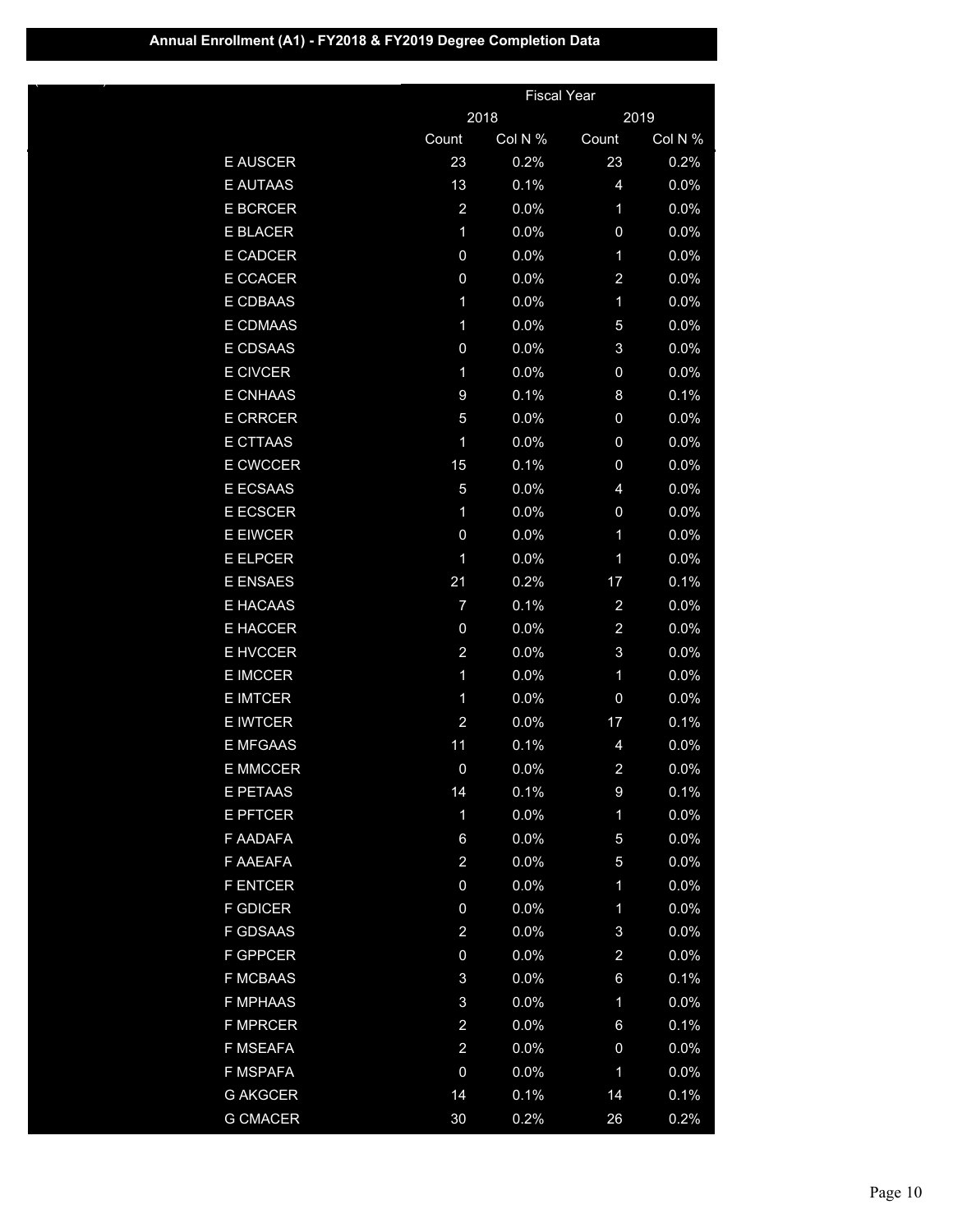(Continued)

|                 |                | <b>Fiscal Year</b> |                         |         |
|-----------------|----------------|--------------------|-------------------------|---------|
|                 |                | 2018               |                         | 2019    |
|                 | Count          | Col N %            | Count                   | Col N % |
| <b>G DHGAAS</b> | 35             | 0.3%               | 31                      | 0.3%    |
| <b>G EMACER</b> | 56             | 0.5%               | 66                      | 0.6%    |
| <b>G EMTAAS</b> | 1              | 0.0%               | 1                       | 0.0%    |
| <b>G MASCER</b> | 21             | 0.2%               | 12                      | 0.1%    |
| <b>G MSGAAS</b> | $\overline{a}$ | 0.0%               | 3                       | 0.0%    |
| <b>G MSGCER</b> | 16             | 0.1%               | 10                      | 0.1%    |
| <b>G NASCER</b> | 143            | 1.2%               | 139                     | 1.2%    |
| <b>G NURAAS</b> | 95             | 0.8%               | 104                     | 0.9%    |
| <b>G NURCER</b> | 27             | 0.2%               | 33                      | 0.3%    |
| <b>G OTAAAS</b> | 21             | 0.2%               | 17                      | 0.1%    |
| <b>G RTTAAS</b> | 10             | 0.1%               | 7                       | 0.1%    |
| <b>G SPTCER</b> | 0              | 0.0%               | 1                       | 0.0%    |
| <b>G SURAAS</b> | 15             | 0.1%               | 13                      | 0.1%    |
| <b>G VTTAAS</b> | 23             | 0.2%               | 25                      | 0.2%    |
| <b>G XCTCER</b> | $\overline{0}$ | 0.0%               | $\overline{a}$          | 0.0%    |
| <b>G XMRCER</b> | 0              | 0.0%               | $\overline{c}$          | 0.0%    |
| <b>G XRAAAS</b> | 16             | 0.1%               | 14                      | 0.1%    |
| H GAAAA         | 137            | 1.1%               | 136                     | 1.2%    |
| N ASGAS         | 196            | 1.6%               | 135                     | 1.2%    |
| <b>N FTRCER</b> | 6              | 0.0%               | 5                       | 0.0%    |
| S CDECER        | $\mathbf 0$    | 0.0%               | 3                       | 0.0%    |
| S CHDAAS        | 12             | 0.1%               | 3                       | 0.0%    |
| S CJSAAS        | 21             | 0.2%               | 10                      | 0.1%    |
| <b>S FSTAAS</b> | 1              | 0.0%               | 0                       | 0.0%    |
| <b>T BKPCER</b> | 1              | 0.0%               | 3                       | 0.0%    |
| <b>T CISCER</b> | 6              | 0.0%               | 6                       | 0.1%    |
| <b>T CNAAAS</b> | 14             | 0.1%               | 14                      | 0.1%    |
| I CPLAAS        | 8              | 0.1%               | 10                      | 0.1%    |
| <b>T DGMAAS</b> | 11             | 0.1%               | $\overline{\mathbf{c}}$ | 0.0%    |
| <b>T GPRCER</b> | 7              | 0.1%               | 8                       | 0.1%    |
| <b>T IPRCER</b> | 7              | 0.1%               | 5                       | 0.0%    |
| <b>TLINCER</b>  | 13             | 0.1%               | 4                       | 0.0%    |
| <b>T MOBCER</b> | $\mathbf 1$    | 0.0%               | 3                       | 0.0%    |
| <b>T MSACER</b> | 7              | 0.1%               | 16                      | 0.1%    |
| <b>T MSOCER</b> | $\overline{a}$ | 0.0%               | 3                       | 0.0%    |
| <b>T OCAAAS</b> | 10             | 0.1%               | 5                       | 0.0%    |
| <b>T OCPCER</b> | 3              | 0.0%               | 1                       | 0.0%    |
| <b>T PCFCER</b> | 14             | 0.1%               | 6                       | 0.1%    |
| <b>T SDVCER</b> | 1              | 0.0%               | 0                       | 0.0%    |
| <b>T VGWCER</b> | 4              | 0.0%               | 4                       | 0.0%    |
| <b>T WAPCER</b> | 3              | 0.0%               | $\overline{\mathbf{c}}$ | 0.0%    |
| <b>VINRCER</b>  | 0              | 0.0%               | 4                       | 0.0%    |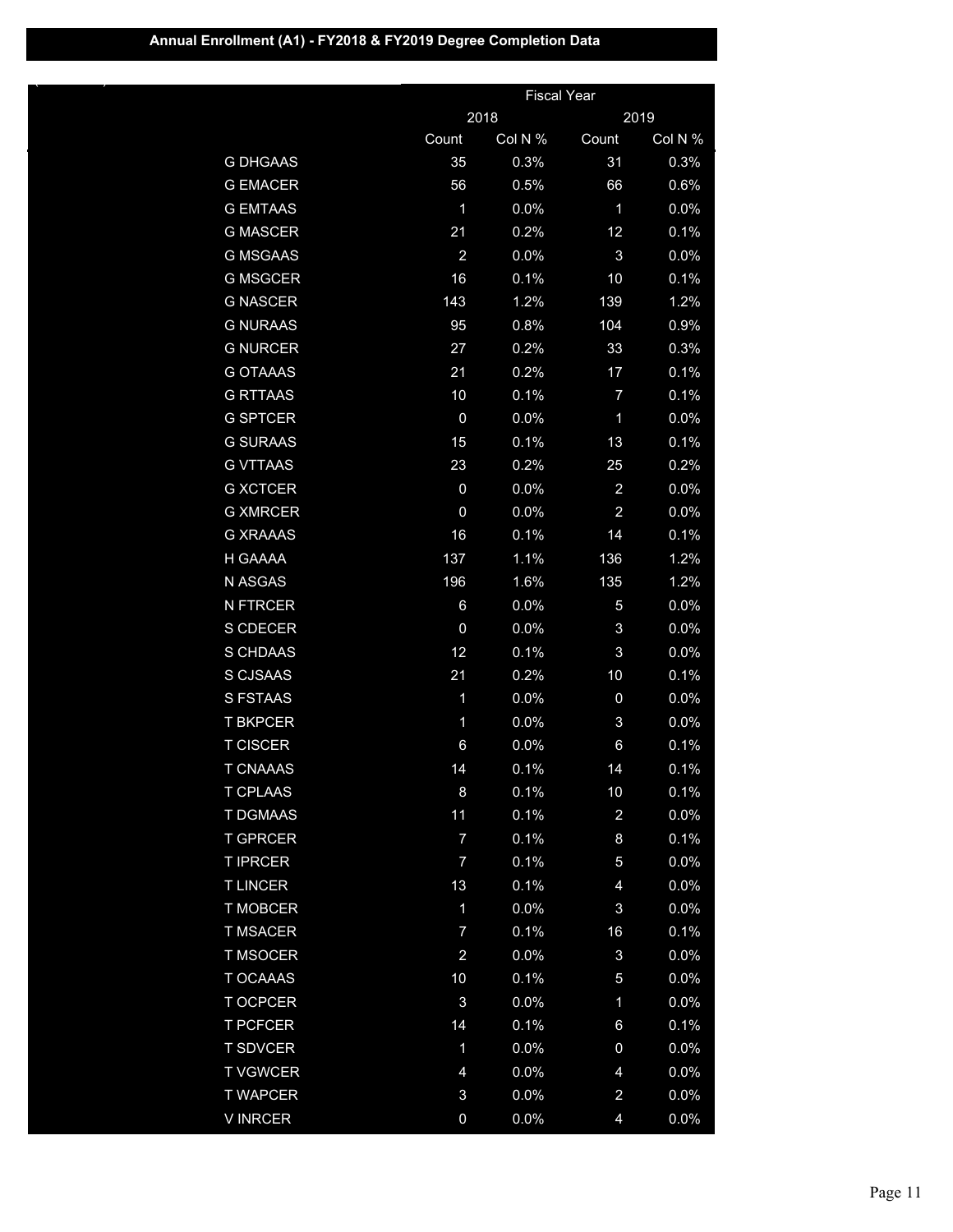## **Annual Enrollment (A1) - FY2018 & FY2019 Degree Completion Data**

|                       |                                               |                | <b>Fiscal Year</b> |                |         |
|-----------------------|-----------------------------------------------|----------------|--------------------|----------------|---------|
|                       |                                               |                | 2018               |                | 2019    |
|                       |                                               | Count          | Col N %            | Count          | Col N % |
|                       | <b>V PRPCER</b>                               | 0              | 0.0%               | 3              | 0.0%    |
|                       | V UASCER                                      | $\mathbf 0$    | 0.0%               | $\overline{2}$ | 0.0%    |
|                       | X CDLCER                                      | 68             | 0.6%               | $\Omega$       | 0.0%    |
|                       | Y GSUAGS                                      | 64             | 0.5%               | 83             | 0.7%    |
|                       | Total                                         | 12238          | 100.0%             | 11367          | 100.0%  |
| Degree/1st Curriculum | AA (1.1)                                      | 137            | 9.7%               | 136            | 11.0%   |
|                       | AS (1.1)                                      | 196            | 13.9%              | 135            | 10.9%   |
|                       | AAS (1.2)                                     | 433            | 30.6%              | 360            | 29.2%   |
|                       | AGS, ALS, AGE (1.0)                           | 64             | 4.5%               | 83             | 6.7%    |
|                       | Occup Cert of 30 sem<br>hrs/more CER (1.2)    | 69             | 4.9%               | 80             | 6.5%    |
|                       | Occup Cert of LT 30 sem<br>hrs COC, AOP (1.2) | 484            | 34.2%              | 412            | 33.4%   |
|                       | Assoc in Fine Arts (AFA)<br>(1.1)             | 10             | 0.7%               | 11             | 0.9%    |
|                       | Assoc in Eng Sc (AES)<br>(1.1)                | 21             | 1.5%               | 17             | 1.4%    |
|                       | Total                                         | 1414           | 100.0%             | 1234           | 100.0%  |
| Degree/2nd Curriculum | AA (1.1)                                      | $\overline{a}$ | 1.3%               | $\overline{a}$ | 1.5%    |
|                       | AS (1.1)                                      | 3              | 2.0%               | $\mathbf{1}$   | 0.7%    |
|                       | AAS (1.2)                                     | 14             | 9.2%               | 10             | 7.4%    |
|                       | AGS, ALS, AGE (1.0)                           | 1              | 0.7%               | 0              | 0.0%    |
|                       | Occup Cert of 30 sem<br>hrs/more CER (1.2)    | 40             | 26.3%              | 34             | 25.2%   |
|                       | Occup Cert of LT 30 sem<br>hrs COC, AOP (1.2) | 92             | 60.5%              | 88             | 65.2%   |
|                       | Total                                         | 152            | 100.0%             | 135            | 100.0%  |

| Annual Enrollment (A1) - FY2018 & FY2019 Miscellaneous Admissions Data |           |                    |            |       |            |  |
|------------------------------------------------------------------------|-----------|--------------------|------------|-------|------------|--|
|                                                                        |           | <b>Fiscal Year</b> |            |       |            |  |
|                                                                        |           | 2018               |            | 2019  |            |  |
|                                                                        |           | Count              | Column N % | Count | Column N % |  |
| <b>Shared Data Dummy SSN</b>                                           | Valid SSN | 11383              | 93.0%      | 10631 | 93.5%      |  |
|                                                                        | Dummy ID  | 855                | 7.0%       | 736   | 6.5%       |  |
|                                                                        | Total     | 12238              | 100.0%     | 11367 | 100.0%     |  |
| Source: a1fy19.sps, Prepared by IAR 8/12/2019                          |           |                    |            |       |            |  |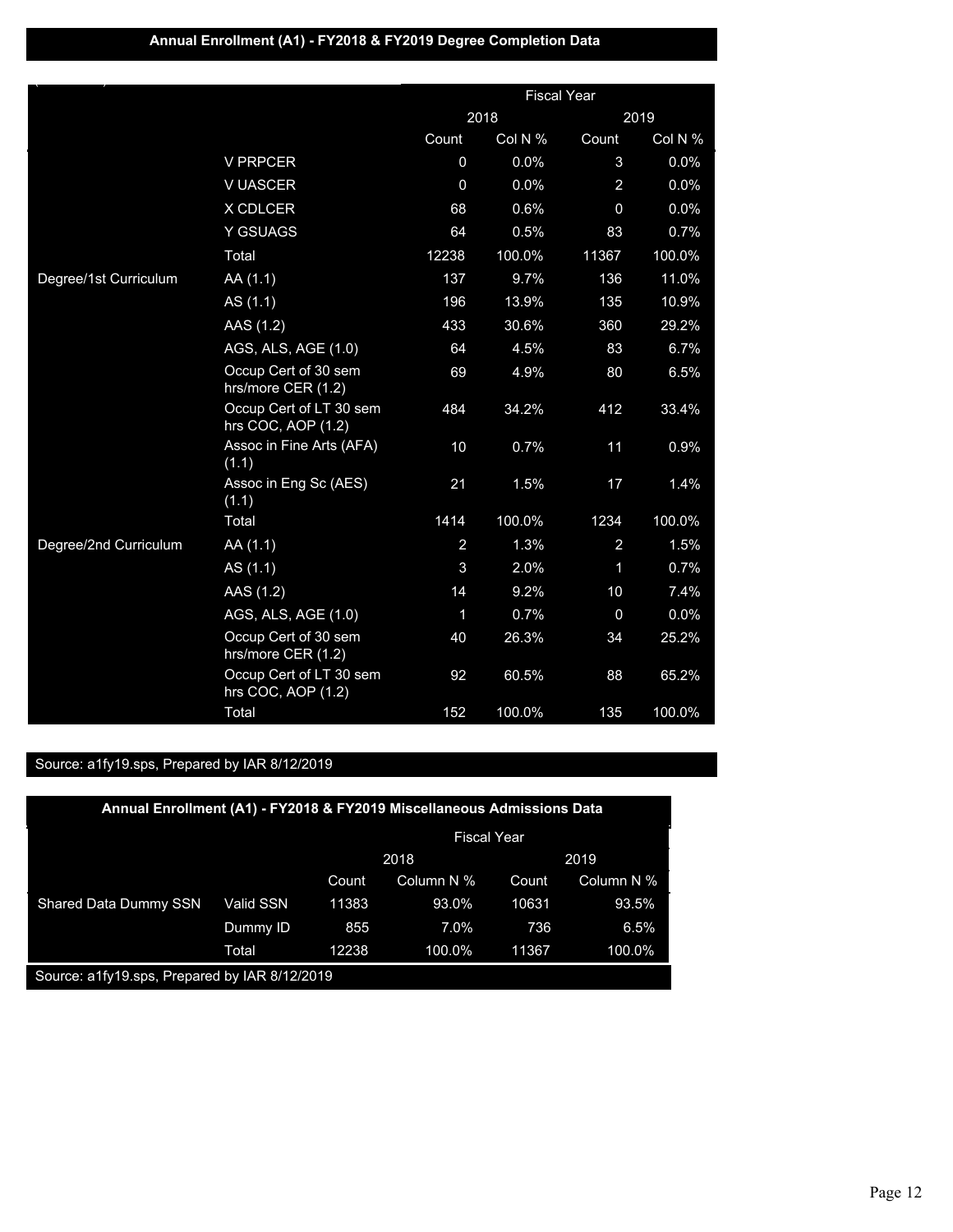| Annual Enrollment (A1) - FY2018 & FY2019 Credit Hours<br><b>Attempted and Earned</b> |         |                    |          |  |  |
|--------------------------------------------------------------------------------------|---------|--------------------|----------|--|--|
|                                                                                      |         | <b>Fiscal Year</b> |          |  |  |
|                                                                                      |         | 2018               | 2019     |  |  |
| <b>Summer Credit Hours</b>                                                           | Mean    | 1.59               | 1.53     |  |  |
| Attempted                                                                            | Median  | .00                | .00      |  |  |
|                                                                                      | Sum     | 19436.50           | 17446.50 |  |  |
|                                                                                      | Minimum | .00                | .00      |  |  |
|                                                                                      | Maximum | 15.00              | 15.00    |  |  |
| <b>Summer Credit Hours</b>                                                           | Mean    | 1.39               | 1.33     |  |  |
| Earned                                                                               | Median  | .00                | .00      |  |  |
|                                                                                      | Sum     | 17069.50           | 15143.00 |  |  |
|                                                                                      | Minimum | .00                | .00      |  |  |
|                                                                                      | Maximum | 15.00              | 15.00    |  |  |
| Fall Credit Hours Attempted                                                          | Mean    | 5.82               | 6.04     |  |  |
|                                                                                      | Median  | 4.00               | 5.00     |  |  |
|                                                                                      | Sum     | 71278.00           | 68602.00 |  |  |
|                                                                                      | Minimum | .00                | .00      |  |  |
|                                                                                      | Maximum | 35.00              | 26.00    |  |  |
| <b>Fall Credit Hours Earned</b>                                                      | Mean    | 4.68               | 4.86     |  |  |
|                                                                                      | Median  | 3.00               | 3.00     |  |  |
|                                                                                      | Sum     | 57242.50           | 55189.00 |  |  |
|                                                                                      | Minimum | .00                | .00      |  |  |
|                                                                                      | Maximum | 35.00              | 24.00    |  |  |
| <b>Spring Credit Hours</b>                                                           | Mean    | 5.36               | 5.47     |  |  |
| Attempted                                                                            | Median  | 3.00               | 4.00     |  |  |
|                                                                                      | Sum     | 65595.50           | 62208.00 |  |  |
|                                                                                      | Minimum | .00                | .00      |  |  |
|                                                                                      | Maximum | 35.00              | 27.00    |  |  |
| <b>Spring Credit Hours Earned</b>                                                    | Mean    | 4.33               | 4.42     |  |  |
|                                                                                      | Median  | 3.00               | 3.00     |  |  |
|                                                                                      | Sum     | 52965.00           | 50276.50 |  |  |
|                                                                                      | Minimum | .00                | .00      |  |  |
|                                                                                      | Maximum | 35.00              | 27.00    |  |  |
| <b>Total Credit Hours</b><br>Attempted                                               | Mean    | 12.8               | 13.0     |  |  |
|                                                                                      | Median  | 9.0                | 10.0     |  |  |
|                                                                                      | Sum     | 156310.0           | 148256.5 |  |  |
|                                                                                      | Minimum | $.5\,$             | .5       |  |  |
|                                                                                      | Maximum | 51.0               | 49.0     |  |  |
| <b>Total Credit Hours Earned</b>                                                     | Mean    | 10.4               | 10.6     |  |  |
|                                                                                      | Median  | 7.0                | 7.0      |  |  |
|                                                                                      | Sum     | 127277.0           | 120608.5 |  |  |
|                                                                                      | Minimum | .0                 | 0.0      |  |  |
|                                                                                      | Maximum | 51.0               | 48.0     |  |  |
| <b>Cumulative GPA</b>                                                                | Mean    | 2.66               | 2.63     |  |  |
|                                                                                      | Median  | 3.00               | 3.00     |  |  |
|                                                                                      | Sum     | 32498.76           | 29844.23 |  |  |